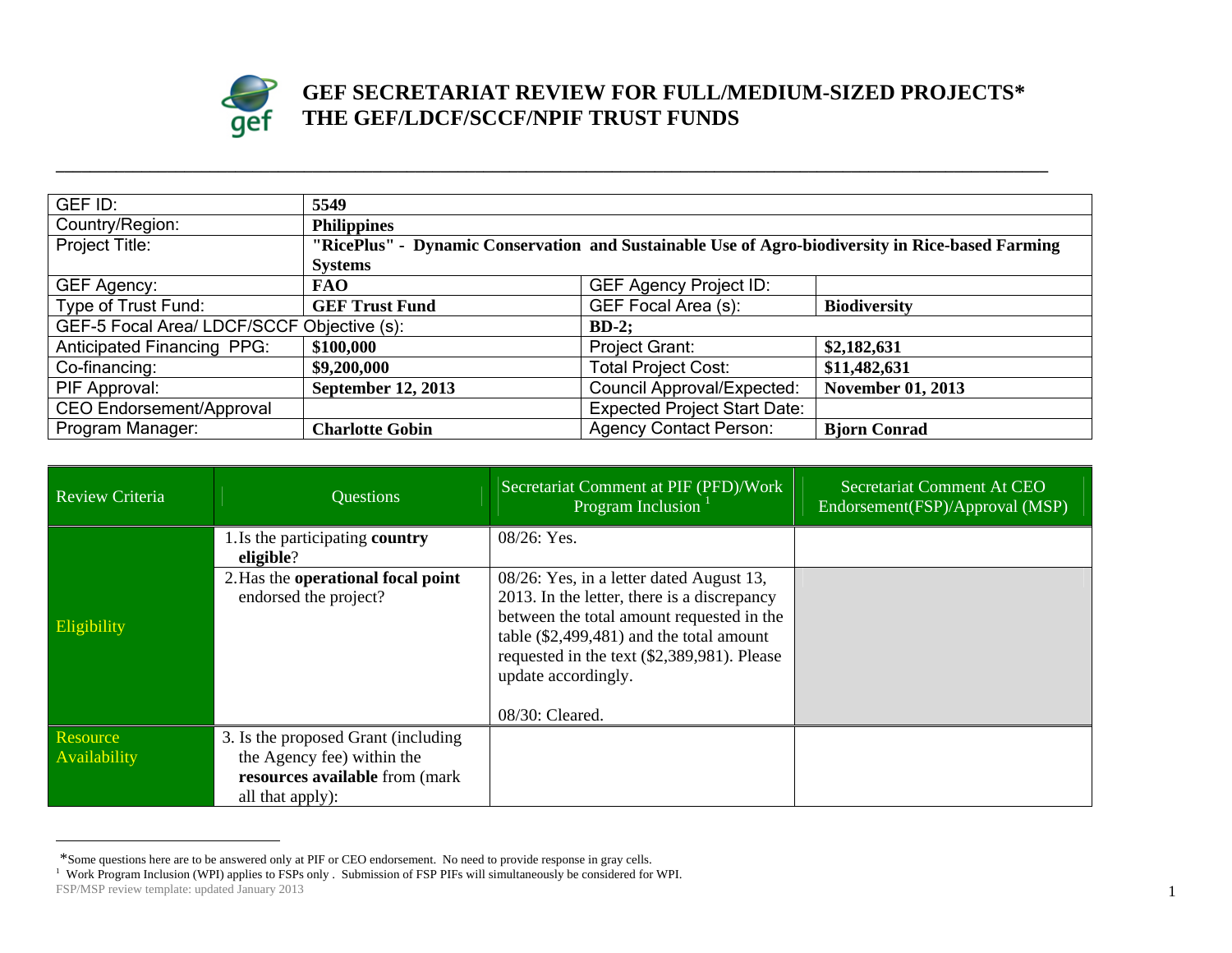| <b>Review Criteria</b>     | <b>Questions</b>                                                                                                                                                                                                                                                                                                                                                                                                                                                                                                                                                                  | Secretariat Comment at PIF (PFD)/Work<br>Program Inclusion <sup>1</sup>                                                                                                                                                                                                                                                                                                                                                                                                                                       | Secretariat Comment At CEO<br>Endorsement(FSP)/Approval (MSP) |
|----------------------------|-----------------------------------------------------------------------------------------------------------------------------------------------------------------------------------------------------------------------------------------------------------------------------------------------------------------------------------------------------------------------------------------------------------------------------------------------------------------------------------------------------------------------------------------------------------------------------------|---------------------------------------------------------------------------------------------------------------------------------------------------------------------------------------------------------------------------------------------------------------------------------------------------------------------------------------------------------------------------------------------------------------------------------------------------------------------------------------------------------------|---------------------------------------------------------------|
|                            | • the STAR allocation?                                                                                                                                                                                                                                                                                                                                                                                                                                                                                                                                                            | 08/26: Yes, BD resources remaining to be<br>allocated are \$6,633,340. Cleared.                                                                                                                                                                                                                                                                                                                                                                                                                               |                                                               |
|                            | • the focal area allocation?                                                                                                                                                                                                                                                                                                                                                                                                                                                                                                                                                      | 08/26: Yes, see above.                                                                                                                                                                                                                                                                                                                                                                                                                                                                                        |                                                               |
|                            | • the LDCF under the principle of<br>equitable access                                                                                                                                                                                                                                                                                                                                                                                                                                                                                                                             | $08/26$ :N/A                                                                                                                                                                                                                                                                                                                                                                                                                                                                                                  |                                                               |
|                            | • the SCCF (Adaptation or<br>Technology Transfer)?                                                                                                                                                                                                                                                                                                                                                                                                                                                                                                                                | 08/26:N/A                                                                                                                                                                                                                                                                                                                                                                                                                                                                                                     |                                                               |
|                            | • the Nagoya Protocol Investment<br>Fund                                                                                                                                                                                                                                                                                                                                                                                                                                                                                                                                          | 08/26: N/A                                                                                                                                                                                                                                                                                                                                                                                                                                                                                                    |                                                               |
|                            | • focal area set-aside?                                                                                                                                                                                                                                                                                                                                                                                                                                                                                                                                                           | 08/26: N/A                                                                                                                                                                                                                                                                                                                                                                                                                                                                                                    |                                                               |
| <b>Strategic Alignment</b> | 4. Is the project aligned with the<br>focal area/multifocal areas/<br><b>LDCF/SCCF/NPIF results</b><br>framework and strategic<br>objectives?<br>For BD projects: Has the project<br>explicitly articulated which Aichi<br>$Target(s)$ the project will help<br>achieve and are SMART<br>indicators identified, that will be<br>used to track progress toward<br>achieving the Aichi target( $s$ ).<br>5. Is the project consistent with the<br>recipient country's national<br>strategies and plans or reports<br>and assessments under relevant<br>conventions, including NPFE, | 08/26: Yes, the project is well aligned<br>with BD2 objective. Please, identify the<br>Aichi targets that the project will help to<br>achieve. Please, develop SMART<br>indicators for each expected outcomes of<br>Component 1 and 3. Target for each<br>indicators will be defined for CEO<br>endorsement.<br>08/30: Cleared.<br>08/26: Yes, the project is consistent with<br>country's national strategies, including<br>NBSAP, the Philippines Development<br>Plan, and the Act on agriculture. Cleared. |                                                               |
|                            | NAPA, NCSA, NBSAP or NAP?<br>6. Is (are) the <b>baseline</b> $project(s)$ ,<br>including problem(s) that the<br>baseline project(s) seek/s to<br>address, sufficiently described and<br>based on sound data and<br>assumptions?                                                                                                                                                                                                                                                                                                                                                   | 08/26: Yes, the baseline is well prepared<br>and provides an overview of the problem<br>being addressed. Please, provide further<br>detail of scale or magnitude regarding<br>agriculture intensification, land use<br>change and habitat loss. For example,<br>how many indigenous/endemic variety<br>are threatened of extinction; how much<br>habitat is lost due agriculture                                                                                                                              |                                                               |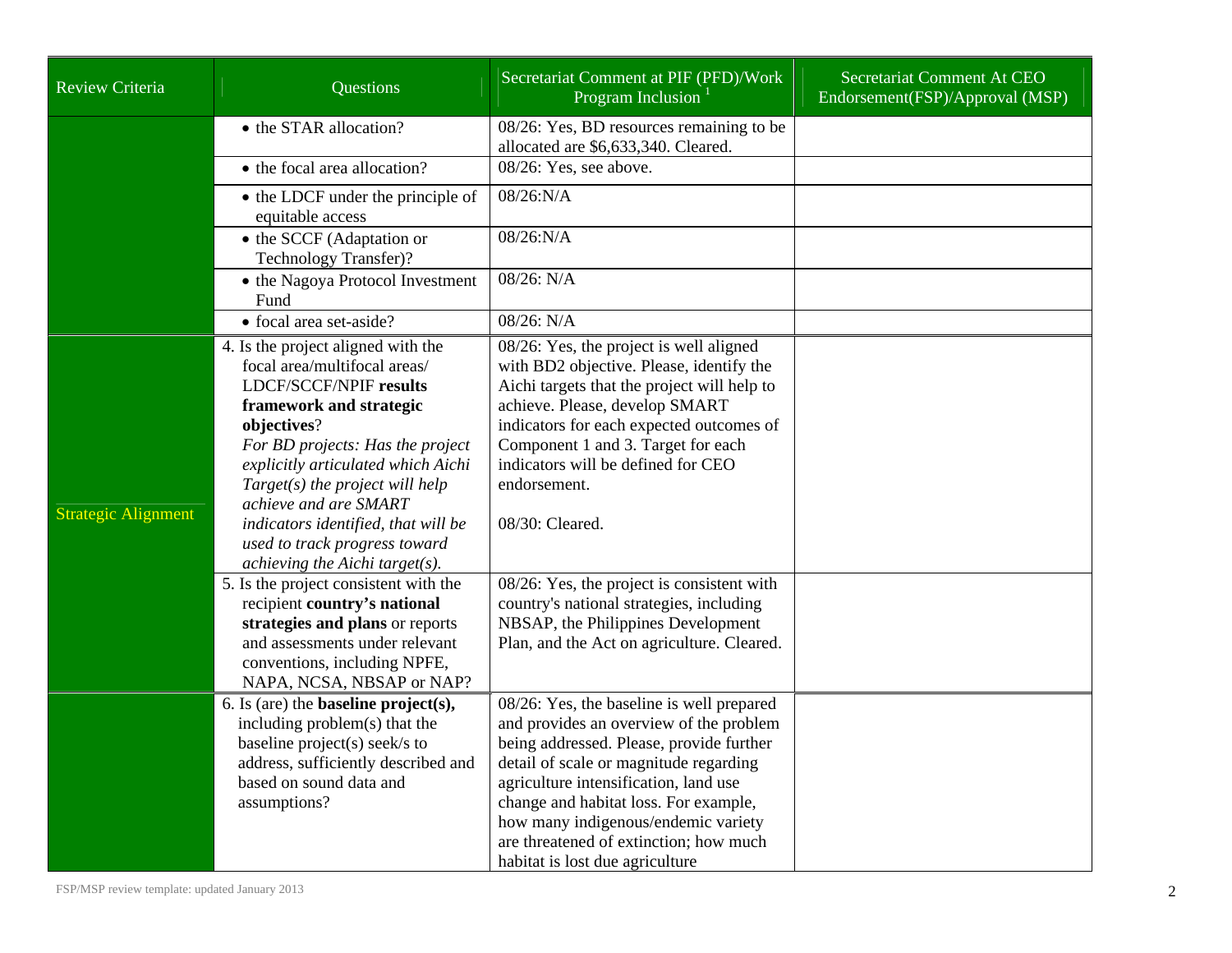| <b>Review Criteria</b> | Questions                                                                                                                               | Secretariat Comment at PIF (PFD)/Work<br>Program Inclusion                                                                                                                                                                             | Secretariat Comment At CEO<br>Endorsement(FSP)/Approval (MSP) |
|------------------------|-----------------------------------------------------------------------------------------------------------------------------------------|----------------------------------------------------------------------------------------------------------------------------------------------------------------------------------------------------------------------------------------|---------------------------------------------------------------|
| <b>Project Design</b>  |                                                                                                                                         | intensification? Detail on on-going<br>related initiatives is provided, however,<br>please, indicate the level of their<br>investments.                                                                                                |                                                               |
|                        |                                                                                                                                         | 08/30: Please insert the quote from CHM<br>into the document at CEO endorsement<br>stage. Cleared.                                                                                                                                     |                                                               |
|                        | 7. Are the components, outcomes<br>and outputs in the <b>project</b><br>framework (Table B) clear,<br>sound and appropriately detailed? | 08/26: The project design is clear and<br>focused on few FA outcomes. As<br>mentioned in Item 4, please develop<br>SMART indicators for each expected<br>outcomes. METT and the indicator's<br>targets will have to be provided at CEO |                                                               |
|                        |                                                                                                                                         | endorsement. The involvement of the<br>private sector and supply chain actors is<br>central for the achievement of project's<br>objective, therefore, please provide more<br>information on their involvement and the                  |                                                               |
|                        |                                                                                                                                         | expected outcomes of these partnerships.<br>Regarding the certification, please<br>provide more information about the on-<br>going initiatives and desmonstrate the<br>added-value of GEF intervention.                                |                                                               |
|                        |                                                                                                                                         | The criteria to select the pilot sites are<br>well developed. Please specify the<br>expected number of pilot sites and the<br>superficy. Sites and targeted species will                                                               |                                                               |
|                        |                                                                                                                                         | have to be specified at CEO endorsement.<br>Regarding the market development,<br>please provide further detail or guarantee<br>on market demand for these products.                                                                    |                                                               |
|                        |                                                                                                                                         | 08/30: Sufficient information is provided<br>at PIF stage. At CEO endorsement,<br>further details are expected about the<br>private sector engagement, guarantee on<br>market demand. Cleared.                                         |                                                               |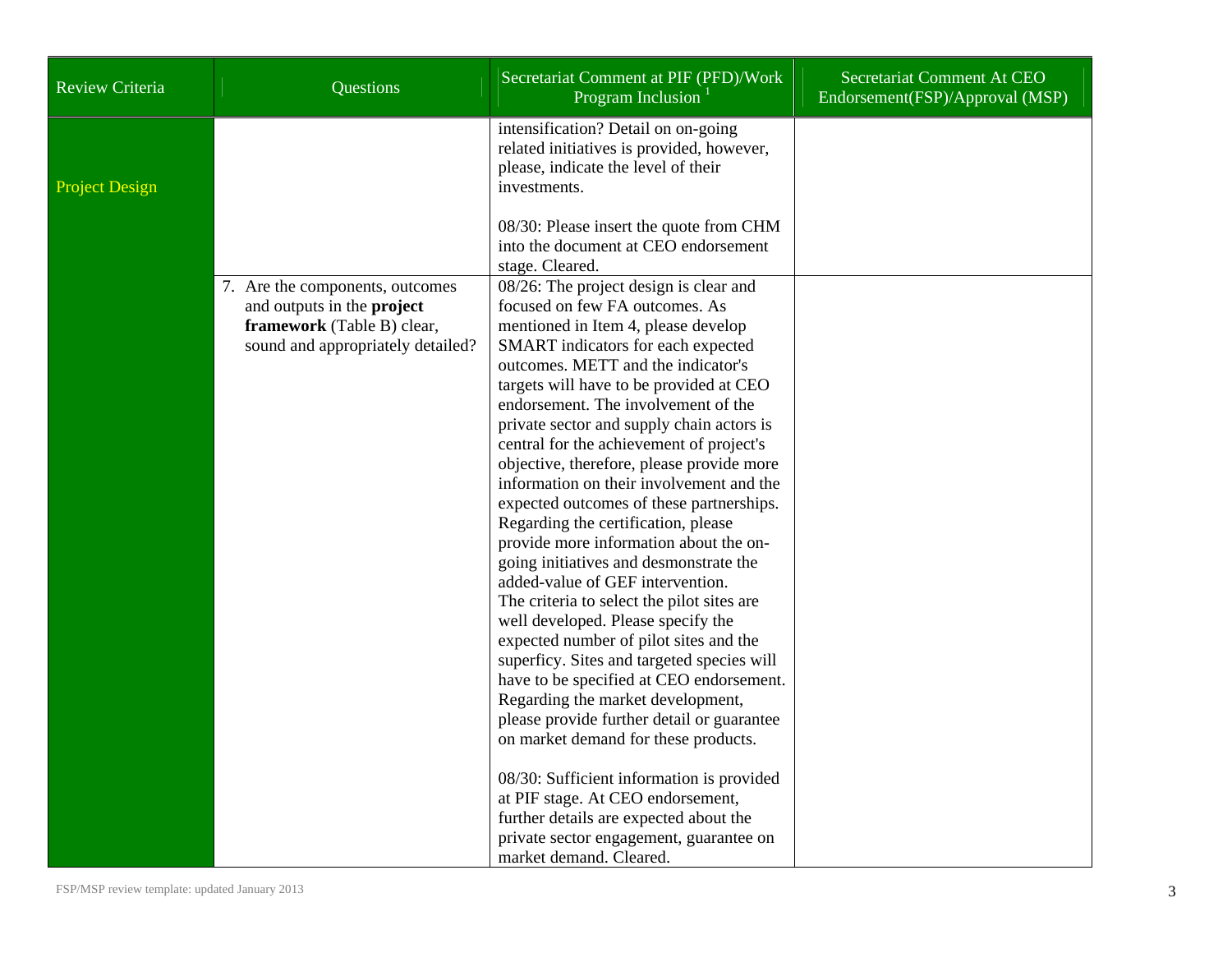| Review Criteria | Questions                                                                                                                                                                                                                                                       | Secretariat Comment at PIF (PFD)/Work<br>Program Inclusion                                                                                                                                                                                                                                                                                                                                                                                                                                                                                              | Secretariat Comment At CEO<br>Endorsement(FSP)/Approval (MSP) |
|-----------------|-----------------------------------------------------------------------------------------------------------------------------------------------------------------------------------------------------------------------------------------------------------------|---------------------------------------------------------------------------------------------------------------------------------------------------------------------------------------------------------------------------------------------------------------------------------------------------------------------------------------------------------------------------------------------------------------------------------------------------------------------------------------------------------------------------------------------------------|---------------------------------------------------------------|
|                 | 8. (a) Are global environmental/<br>adaptation benefits identified? (b)<br>Is the description of the<br>incremental/additional reasoning<br>sound and appropriate?                                                                                              | 08/26: Yes, the key GEB is the<br>sustainable management of 30,000ha of<br>National Important Agricultural Heritage<br>Systems in line with national policy.<br>Second is the creation of a market based<br>incentive system to support agro-<br>biodiversity conservation economically<br>profitable for local communities.                                                                                                                                                                                                                            |                                                               |
|                 | 9. Is there a clear description of:<br>a) the socio-economic benefits,<br>including gender dimensions, to<br>be delivered by the project, and<br>b) how will the delivery of such<br>benefits support the achievement<br>of incremental/additional<br>benefits? |                                                                                                                                                                                                                                                                                                                                                                                                                                                                                                                                                         |                                                               |
|                 | 10. Is the role of public participation,<br>including CSOs, and indigenous<br>peoples where relevant, identified<br>and explicit means for their<br>engagement explained?                                                                                       | 08/26: Local communities are the<br>cornerstone of component 2. Information<br>is provided on type of activities that will<br>target them, but please provide further<br>detail on their level of engagement in the<br>project definition and implementation,<br>the expected number of farmers involved,<br>trained.<br>08/30: This is sufficient at PIF stage but<br>further details are expected of how these<br>groups will be engaged, trained (e.g<br>number of farmers involved, how market<br>will be secured, revenue generation).<br>Cleared. |                                                               |
|                 | 11. Does the project take into account<br>potential major risks, including<br>the consequences of climate<br>change, and describes sufficient<br>risk mitigation measures? (e.g.,<br>measures to enhance climate                                                | 08/26: Sufficient information provided at<br>PIF stage. At CEO endorsement, please<br>provide a fuller consideration of the<br>potential risks and mitigation measure<br>with regards to private sector<br>involvement, coordination between                                                                                                                                                                                                                                                                                                            |                                                               |
|                 | resilience)                                                                                                                                                                                                                                                     | ministries, as well as with local                                                                                                                                                                                                                                                                                                                                                                                                                                                                                                                       |                                                               |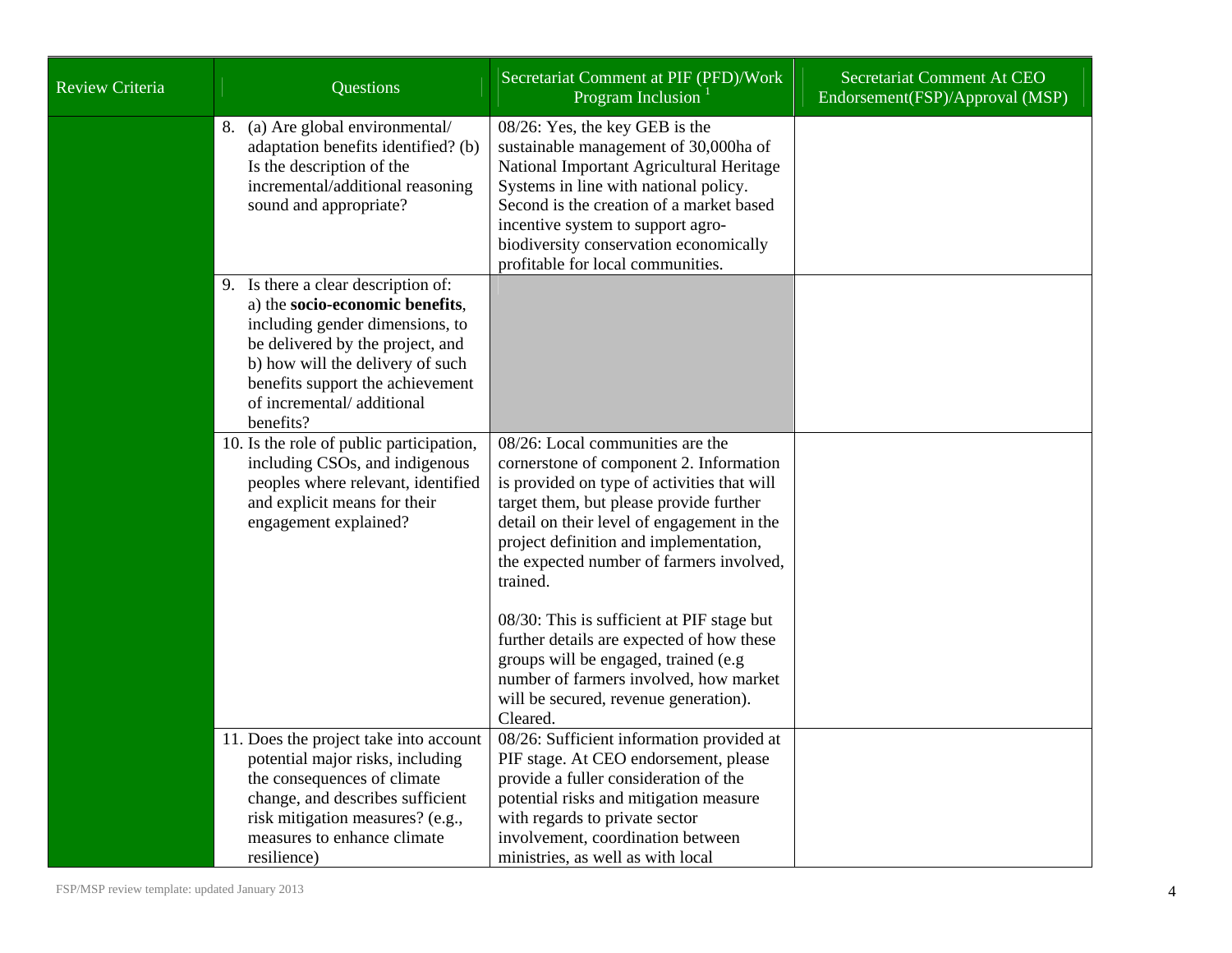| Review Criteria | Questions                                                                                                                                                                                                                                                                                                                                                                                                         | Secretariat Comment at PIF (PFD)/Work<br>Program Inclusion                                                                                                                                                                                                                                                                                                                                               | Secretariat Comment At CEO<br>Endorsement(FSP)/Approval (MSP) |
|-----------------|-------------------------------------------------------------------------------------------------------------------------------------------------------------------------------------------------------------------------------------------------------------------------------------------------------------------------------------------------------------------------------------------------------------------|----------------------------------------------------------------------------------------------------------------------------------------------------------------------------------------------------------------------------------------------------------------------------------------------------------------------------------------------------------------------------------------------------------|---------------------------------------------------------------|
|                 |                                                                                                                                                                                                                                                                                                                                                                                                                   | institutions. Cleared.                                                                                                                                                                                                                                                                                                                                                                                   |                                                               |
|                 | 12. Is the project consistent and<br>properly coordinated with other<br>related initiatives in the country<br>or in the region?                                                                                                                                                                                                                                                                                   | 08/26: Yes, the project is consistent and<br>properly coordinated with other related<br>initiatives. Further details of how this<br>coordination will be achieved are<br>expected at CEO endorsement. Cleared.                                                                                                                                                                                           |                                                               |
|                 | 13. Comment on the project's<br>innovative aspects,<br>sustainability, and potential for<br>scaling up.<br>Assess whether the project is<br>innovative and if so, how,<br>and if not, why not.<br>Assess the project's strategy<br>for sustainability, and the<br>likelihood of achieving this<br>based on GEF and Agency<br>experience.<br>Assess the potential for<br>scaling up the project's<br>intervention. | 08/26: The support of in-situ<br>conservation and sustainable use of<br>indigenous varities is innovative. The<br>combination of pilot activities with<br>corresponding policy development and<br>mainstreaming will ensure the<br>sustainability of this approach. The<br>potential for scaling-up is good as these<br>are only pilot sites, it could be replicated<br>across the Philippines. Cleared. |                                                               |
|                 | 14. Is the project structure/design<br>sufficiently close to what was<br>presented at PIF, with clear<br>justifications for changes?                                                                                                                                                                                                                                                                              |                                                                                                                                                                                                                                                                                                                                                                                                          |                                                               |
|                 | 15. Has the cost-effectiveness of the<br>project been sufficiently<br>demonstrated, including the cost-<br>effectiveness of the project<br>design as compared to alternative<br>approaches to achieve similar<br>benefits?                                                                                                                                                                                        |                                                                                                                                                                                                                                                                                                                                                                                                          |                                                               |
|                 | 16. Is the GEF funding and co-<br>financing as indicated in Table B                                                                                                                                                                                                                                                                                                                                               | 08/26: yes, financing and cofinancing<br>amounts are appropriate and adequate for                                                                                                                                                                                                                                                                                                                        |                                                               |

FSP/MSP review template: updated January 2013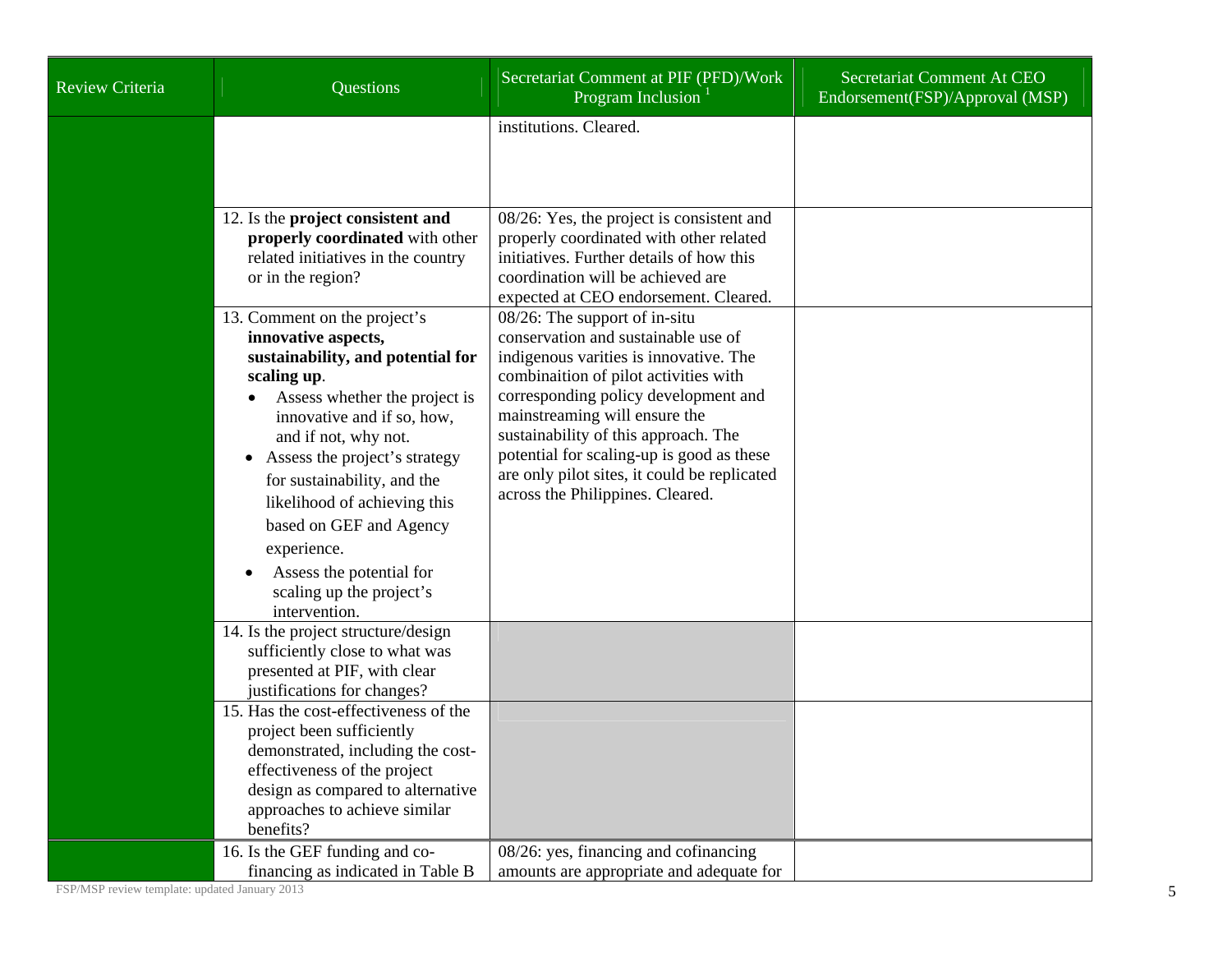| Review Criteria                             | Questions                                                                                                                                                                                                                                                                                                                         | Secretariat Comment at PIF (PFD)/Work<br>Program Inclusion <sup>1</sup>                                                                                                                                                                                                                                                                                                                                                                                                                              | Secretariat Comment At CEO<br>Endorsement(FSP)/Approval (MSP) |
|---------------------------------------------|-----------------------------------------------------------------------------------------------------------------------------------------------------------------------------------------------------------------------------------------------------------------------------------------------------------------------------------|------------------------------------------------------------------------------------------------------------------------------------------------------------------------------------------------------------------------------------------------------------------------------------------------------------------------------------------------------------------------------------------------------------------------------------------------------------------------------------------------------|---------------------------------------------------------------|
|                                             | appropriate and adequate to<br>achieve the expected outcomes<br>and outputs?                                                                                                                                                                                                                                                      | the activities. Cleared.                                                                                                                                                                                                                                                                                                                                                                                                                                                                             |                                                               |
| <b>Project Financing</b>                    | 17. At PIF: Is the indicated amount<br>and composition of co-financing<br>as indicated in Table C adequate?<br>Is the amount that the Agency<br>bringing to the project in line<br>with its role?<br>At CEO endorsement: Has co-<br>financing been confirmed?                                                                     | 08/26: The cofinancing ratio is about<br>1:4.2; which is fine. It is indicated that<br>APU and RIHN will provide cofinancing<br>both in cash and in kind, please indicate<br>for each of them, in a separate row, the<br>respective amount in cash and in kind.<br>Regarding the scope of the project,<br>cofinancing from the private sector is<br>encouraged. About 90% of the<br>cofinancing is in kind, at CEO<br>endorsement, more cofinancing in cash<br>would be welcomed.<br>08/30: Cleared. |                                                               |
|                                             | 18. Is the funding level for <b>project</b><br>management cost appropriate?                                                                                                                                                                                                                                                       | 08/26: The Project Management Cost is<br>at about 5%; which is fine. Cleared.                                                                                                                                                                                                                                                                                                                                                                                                                        |                                                               |
|                                             | 19. At PIF, is PPG requested? If the<br>requested amount deviates from<br>the norm, has the Agency<br>provided adequate justification<br>that the level requested is in line<br>with project design needs?<br>At CEO endorsement/ approval,<br>if PPG is completed, did Agency<br>report on the activities using the<br>PPG fund? | 08/26: Yes, PPG is approved. Cleared.                                                                                                                                                                                                                                                                                                                                                                                                                                                                |                                                               |
|                                             | 20. If there is a non-grant<br>instrument in the project, is<br>there a reasonable calendar of<br>reflows included?                                                                                                                                                                                                               | 08/26: N/A                                                                                                                                                                                                                                                                                                                                                                                                                                                                                           |                                                               |
| <b>Project Monitoring</b><br>and Evaluation | 21. Have the appropriate Tracking<br>Tools been included with<br>information for all relevant<br>indicators, as applicable?                                                                                                                                                                                                       |                                                                                                                                                                                                                                                                                                                                                                                                                                                                                                      |                                                               |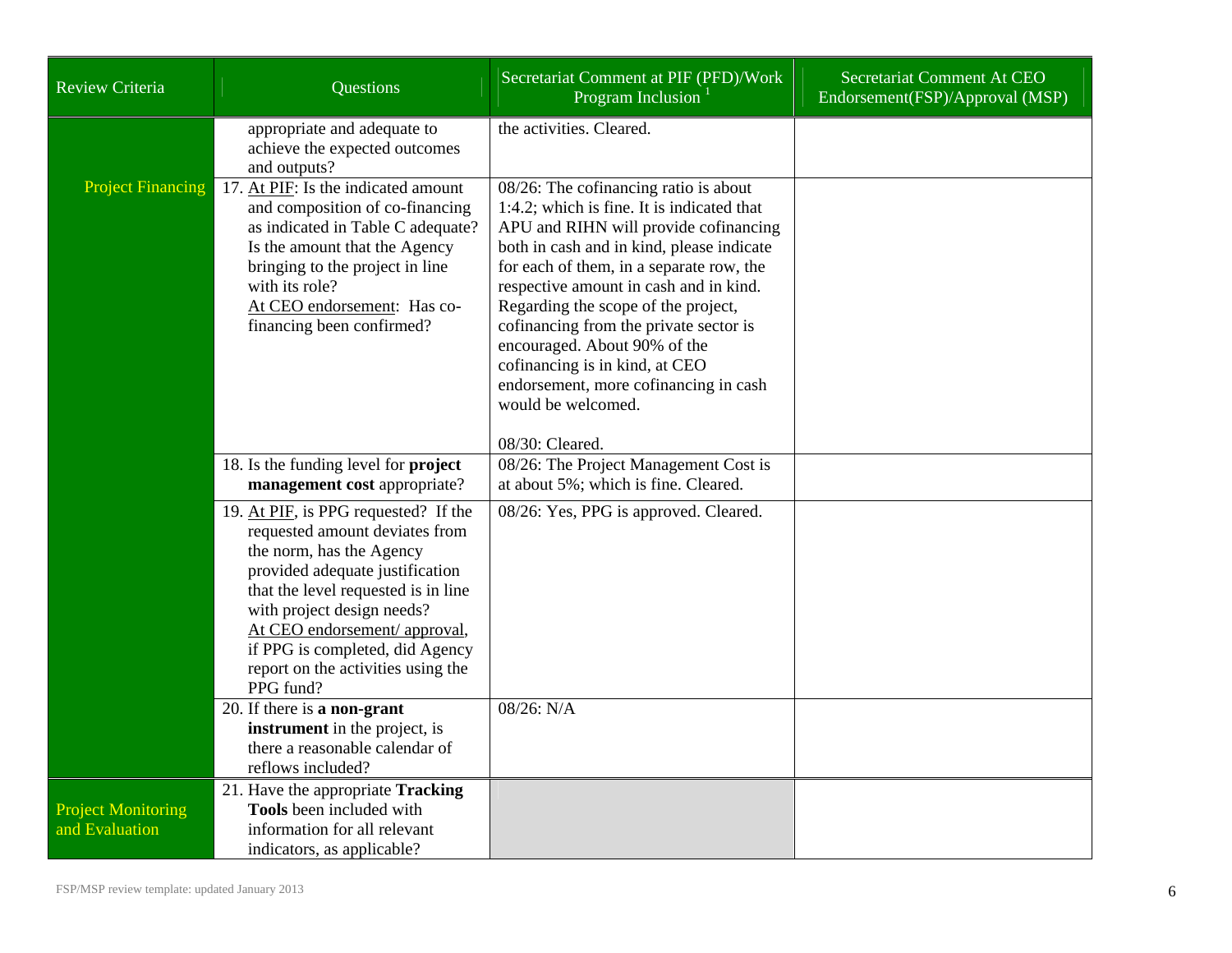| <b>Review Criteria</b>                              | Questions                                                                                                                                                             | Secretariat Comment at PIF (PFD)/Work<br>Program Inclusion                                                                                                                                                                                                                                                                                                                                                                                                                                                                                                                                                                                                                                                                                          | Secretariat Comment At CEO<br>Endorsement(FSP)/Approval (MSP) |
|-----------------------------------------------------|-----------------------------------------------------------------------------------------------------------------------------------------------------------------------|-----------------------------------------------------------------------------------------------------------------------------------------------------------------------------------------------------------------------------------------------------------------------------------------------------------------------------------------------------------------------------------------------------------------------------------------------------------------------------------------------------------------------------------------------------------------------------------------------------------------------------------------------------------------------------------------------------------------------------------------------------|---------------------------------------------------------------|
|                                                     | 22. Does the proposal include a<br>budgeted M&E Plan that<br>monitors and measures results<br>with indicators and targets?                                            |                                                                                                                                                                                                                                                                                                                                                                                                                                                                                                                                                                                                                                                                                                                                                     |                                                               |
| <b>Agency Responses</b>                             | 23. Has the Agency adequately<br>responded to comments from:<br>$\bullet$ STAP?<br><b>Convention Secretariat?</b><br>The Council?<br>Other GEF Agencies?<br>$\bullet$ |                                                                                                                                                                                                                                                                                                                                                                                                                                                                                                                                                                                                                                                                                                                                                     |                                                               |
| Secretariat Recommendation                          |                                                                                                                                                                       |                                                                                                                                                                                                                                                                                                                                                                                                                                                                                                                                                                                                                                                                                                                                                     |                                                               |
| <b>Recommendation at</b><br><b>PIF</b> Stage        | 24. Is PIF clearance/approval<br>being recommended?<br>25. Items to consider at CEO<br>endorsement/approval.                                                          | 08/26: The project cannot be<br>recommended at this stage. Please<br>address the issues raised in the above<br>items.<br>08/30: The project is technically cleared<br>and may be included in a future work<br>program.<br>Please consider the following items at<br>CEO endorsement:<br>- Role of private sector in supply chain<br>development and market demand.<br>- Engagement with indigenous peoples,<br>CSOs and local communities.<br>- Risk and mitigation measures with<br>regards to coordination within and<br>between sectors and ministries.<br>- Coordination with existing projects and<br>activities.<br>- Please fully examine the economic<br>assumptions by the time of CEO<br>endorsement.<br>- Cofinance from private sector. |                                                               |
| <b>Recommendation at</b><br><b>CEO</b> Endorsement/ | 26. Is CEO endorsement/approval<br>being recommended?                                                                                                                 |                                                                                                                                                                                                                                                                                                                                                                                                                                                                                                                                                                                                                                                                                                                                                     |                                                               |